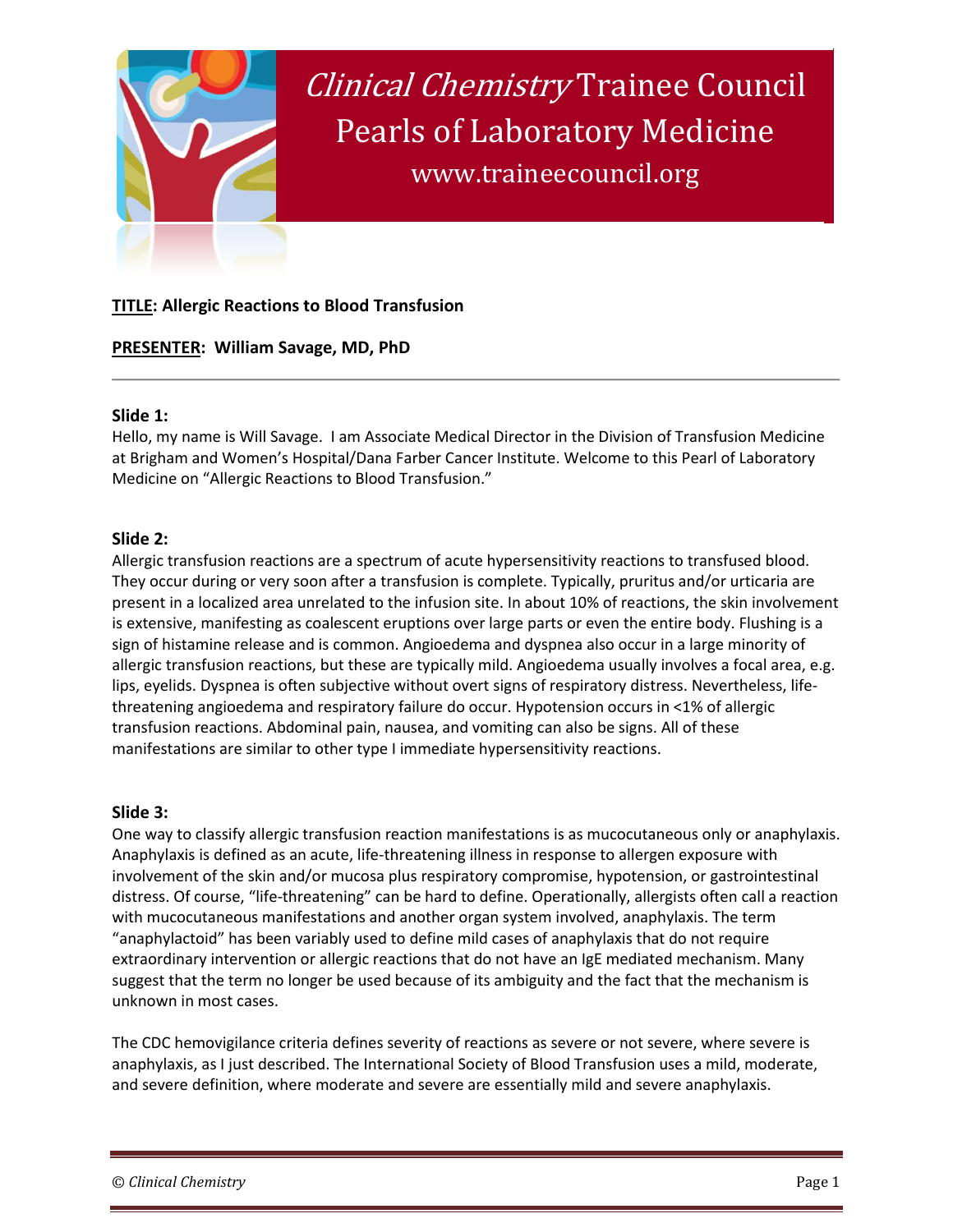#### **Slide 4:**

This is a photo of a typical urticarial eruption in response to a platelet transfusion. There were other lesions on the arms and back. These were accompanied by intense pruritus that was very uncomfortable for the patient.

#### **Slide 5:**

Allergic transfusion reactions are common. The best data on the incidence of these reactions comes from prospective studies of platelet transfusion. Generally, these show allergic reaction rates in the range of 2-4%. Most of these reactions are minor, meaning that they are limited to cutaneous findings and resolve relatively quickly. Note, however, that this does not mean that these reactions are inconsequential. They cause delays in transfusion, increase costs, and are uncomfortable for patients, as in the prior slide, despite being labeled "minor." Reactions to RBC components are about 10 fold lower than platelets. This is associated with the reduced plasma content of RBC components. Data on reaction rates to plasma are less precise because plasma is used more frequently in settings that make it harder to identify allergic reactions, e.g. surgical and trauma situations. Nevertheless, the incidence is roughly the same as platelets. Most people only have an isolated allergic reaction. Recurrent reactions occur in a minority of people with allergic transfusion reactions.

#### **Slide 6:**

The mechanisms of allergic transfusion reactions are largely unknown, but there are many case reports that illustrate specific mechanisms. When thinking about mechanisms of these reactions, it's helpful to classify them as donor-, product-, and/or recipient-centric. Of course, in every reaction, there is a donor, product, and recipient involved, but it's useful to think about which element is pathologic.

On the donor side, case reports exist of donors with unusual, pathogenic antibodies that are passively transferred to recipients, thereby causing a reaction. Examples include case reports of donors with high levels of anti-peanut IgE, anti-penicillin antibody, anti-CD36 antibody, and anti-IgE antibody.

The best example of a product-specific issue is the observation that transfusions from pre-operative autologous blood donations can cause allergic transfusion reactions. This observation is an argument for a storage-related derangement that can lead to an allergic transfusion reaction, although no such mechanism has clearly been demonstrated.

For transfusion recipients, patients can make antibodies to plasma proteins, for example IgA. Antihaptoglobin and anti-complement antibodies have also been described.

## **Slide 7:**

Despite those examples of specific mechanisms, for most allergic reactions, a cause cannot be identified. In broad strokes, however, we know clinical risk factors for these "common" allergic transfusion reactions. Plasma seems to be the culprit. A study by Tobian and colleagues showed that the incidence of allergic transfusion reactions in patients with recurrent reactions decreased with decreasing amounts of plasma content. Concentrated platelets have about one-third the plasma of unmanipulated platelets and have about one-third the reaction rate. Washed platelets have over 90% of plasma removed, and the reaction rate is reduced by about 90%.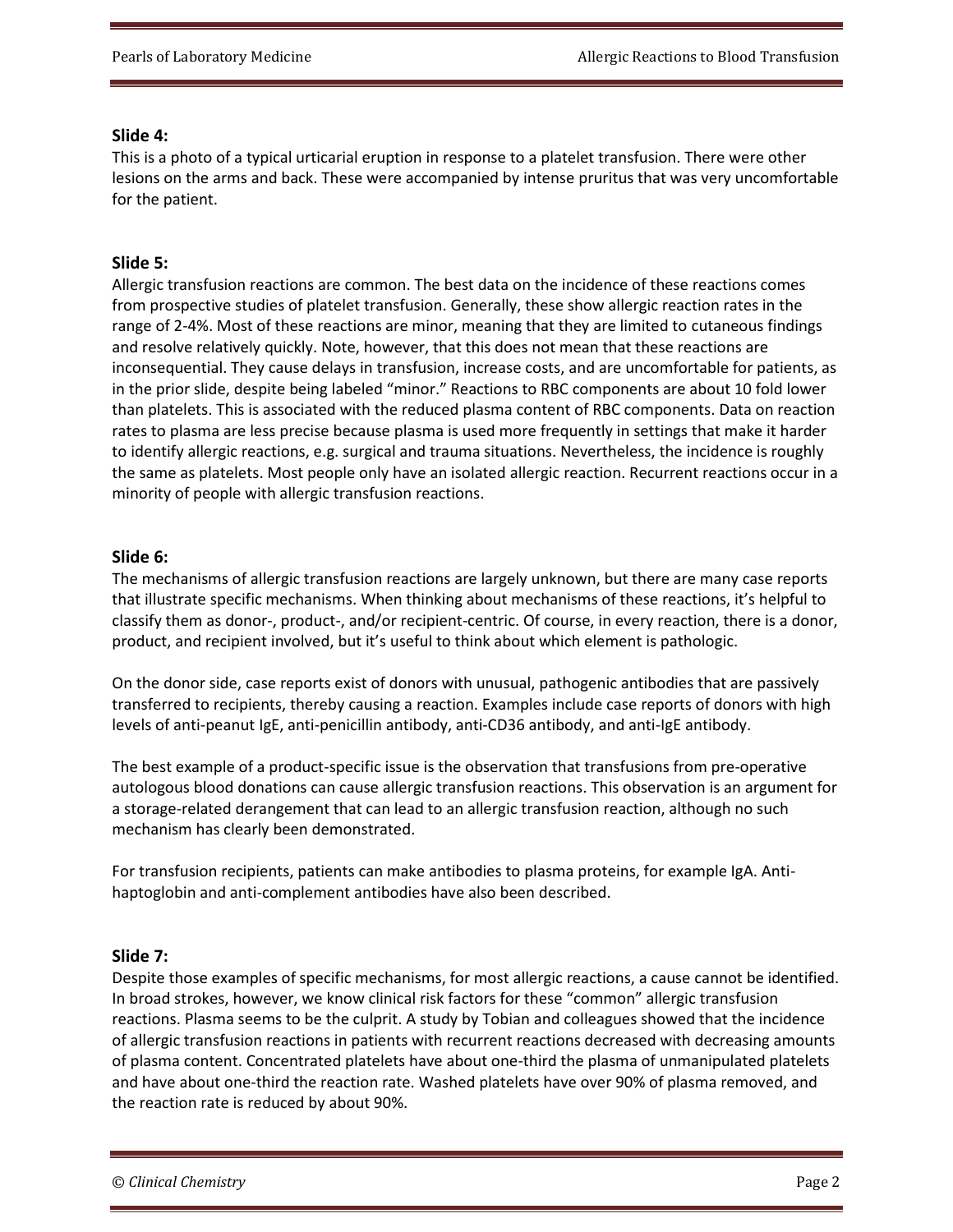Another factor appears to be a recipient susceptibility for allergic transfusion reactions. Our recent study showed that among atopic diseases, aeroallergies in particular are a risk factor for allergic transfusion reactions. The odds ratio for an allergic reaction given a positive aeroallergen sensitization screen is 2.7. Furthermore, there is a direct, quantitative relationship between levels of aeroallergen-specific IgE and the frequency of reactions.

## **Slide 8:**

Perhaps the most commonly talked about mechanism of allergic transfusion reactions is IgA deficiency. The concept is straightforward: someone lacking IgA gets sensitized through exposure and reacts when re-exposed to components containing IgA. The clinical data surrounding IgA deficiency are much less clear. Prevalence studies indicate that severe IgA deficiency with anti-IgA antibodies is  $\sim$ 1 in 1,200 people. The rate of severe allergic transfusion reactions is much lower. Furthermore, IgA deficiency is seldom implicated in fatal anaphylactic transfusion reactions. Why the discrepancy? It may be that anti-IgA antibodies play only a partial causal role in allergic transfusion reactions or they may be a surrogate marker for another risk factor. Additionally, anti-IgA that is IgE class may be the culprit, and currently no test can reliably determine IgE anti-IgA levels. Evidence is also derived from observations that passively transfused anti-IgA from donors with anti-IgA does not cause allergic reactions. Therefore, current IgA testing does not predict risk for allergic transfusion reactions.

## **Slide 9:**

Regardless of the mechanisms of these reactions, we all want to prevent allergic transfusion reactions. The first and often overlooked method is to make sure that each transfusion is necessary. After all, a transfusion without benefit presents only risk to the patient. Assuming that the transfusion is required, the best way to prevent allergic transfusion reactions is to remove plasma by concentrating or washing, as appropriate. Additionally, platelets can now be manufactured in platelet additive solution, which leaves the platelet component with one-third the plasma of a standard platelet component. Plasma reduction is used only to prevent severe reactions or frequent, bothersome minor reactions. Plasma reduction is used in select circumstances only. It is time-consuming, shortens the lifespan of the component, and in the case of platelets, leads to decreased post-transfusion increments.

Many hypothesize that transfusion-related factors can contribute to allergic transfusion reactions, such as product age, infusion rate, or ABO matching. However, there is no clear evidence that giving fresher blood components, slowing infusion rates, or ensuring ABO matching affects the incidence of allergic transfusion reactions. Therefore, there is no evidence for transfusing products based on these attributes.

## **Slide 10:**

The most common method for prevention of allergic transfusion reactions is transfusion premedication. Unfortunately, all available evidence, including two randomized controlled clinical trials, show that premedication with antihistamines does not prevent these reactions. Nevertheless, the practice of premedication is entrenched in most institutions. Premedication should be discouraged. On the other hand, antihistamines do alleviate symptoms when they occur. The situation is analogous to how albuterol is used to alleviate symptoms of asthma, but it is not used as a prophylactic medication in most circumstances.